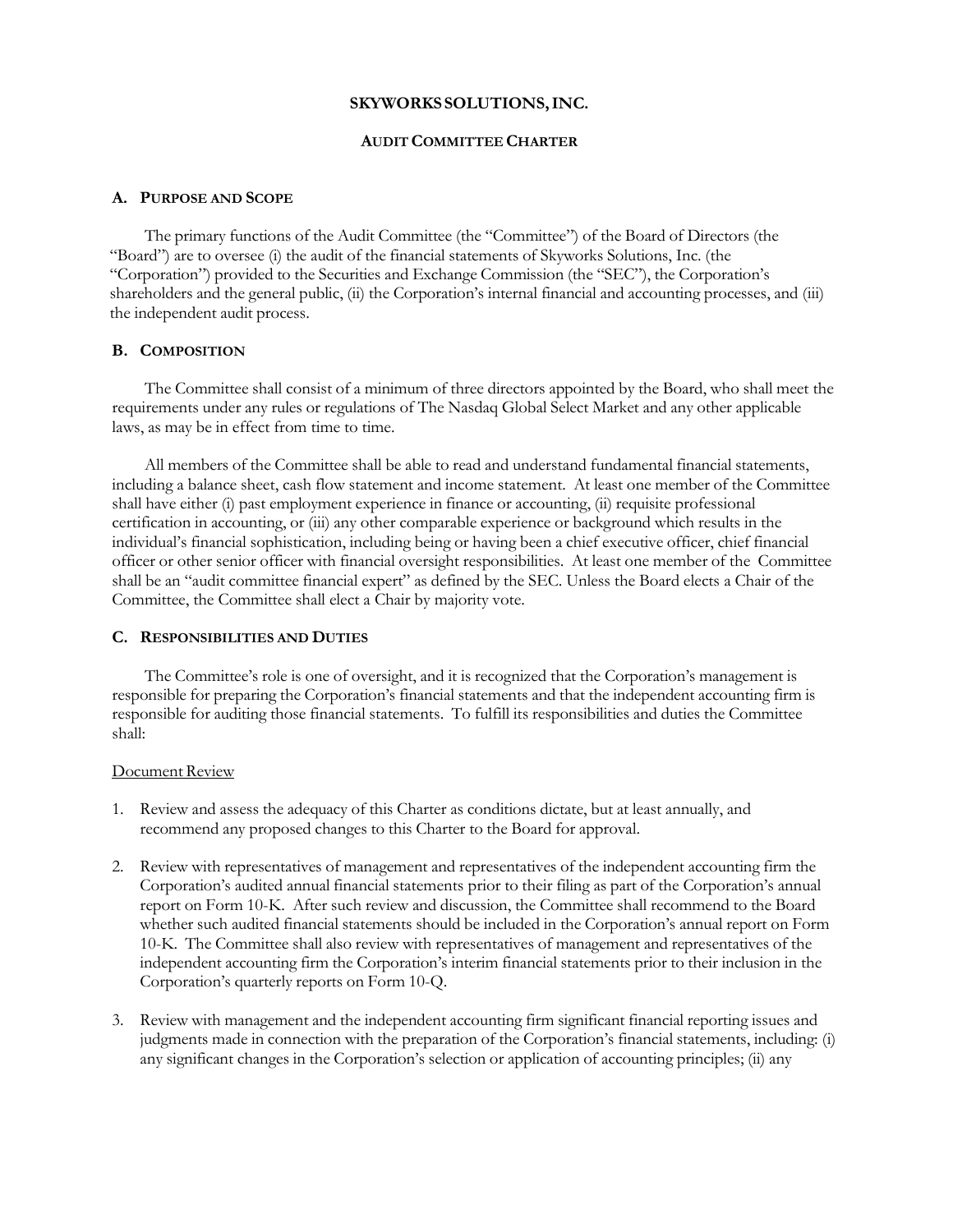significant issues or changes regarding accounting and auditing principles or practices; (iii) any significant issues regarding the adequacy of the Corporation's internal controls; (iv) the development, selection and disclosure of critical accounting estimates; and (v) analyses of the effect of alternative assumptions, estimates or generally accepted accounting principles ("GAAP") methods on the Corporation's financial statements.

- 4. Discuss with management and the independent accounting firm the effect of regulatory and accounting initiatives as well as off-balance sheet structures on the Corporation's financial statements.
- 5. Discuss with management the quarterly earnings press releases, including "pro forma" and other "adjusted" non-GAAP information, as well as financial information and earnings guidance provided to analysts, rating agencies and others.
- 6. Meet periodically to review with management and the independent accounting firm their views on the Corporation's major financial risk exposures, including the Corporation's risk assessment and risk management policies, and the steps management has taken to monitor and control such exposures.

# Independent Accounting Firm Oversight

- 1. Have the sole authority to appoint or replace the independent accounting firm (subject to shareholder ratification), and approve in advance the fees, scope, planning, staffing and terms of any audit and nonaudit engagements of the independent accounting firm. The independent accounting firm shall report directly to the Committee. The Committee is empowered, without further action by the Board, to cause the Corporation to pay the compensation of the independent accounting firm established by the Committee.
- 2. Specifically identify and approve in advance all non-audit services performed by the independent accounting firm; provided, however, that de minimis non-audit services may instead be approved in accordance with applicable SEC rules. Conduct a periodic review of any ongoing non-audit services to review and approve their continued provision and scope. All non-audit services performed by the independent accounting firm shall be disclosed in the applicable periodic or annual report filed with the SEC, and the Committee shall review the substance of any such disclosure and the considerations relating to the compatibility of such services with maintaining the independence of the accounting firm.
- 3. Oversee and evaluate the work of the independent accounting firm, including resolution of any disagreement between management and the independent accounting firm regarding financial reporting.
- 4. Review the experience and qualifications of the senior members of the independent accounting firm engaged on the Corporation's account. Also, review the number of years that the lead audit partner and the audit partner responsible for reviewing the audit have performed audit services for the Corporation in the previous five fiscal years in order to address compliance with the five year mandatory audit partner rotation requirement. Consider whether, in order to assure continuing auditor independence, it is appropriate to adopt a policy of rotating the independent accounting firm on a regular basis.
- 5. Obtain and review the written disclosures from the independent accounting firm required by applicable requirements of the Public Company Accounting Oversight Board (the "PCAOB") regarding the independent accounting firm's independence. The Committee shall actively engage in a dialogue with the independent accounting firm as to any disclosed relationships or services that may impact the objectivity and independence of the independent accounting firm.
- 6. Discuss with representatives of the independent accounting firm, the matters required to be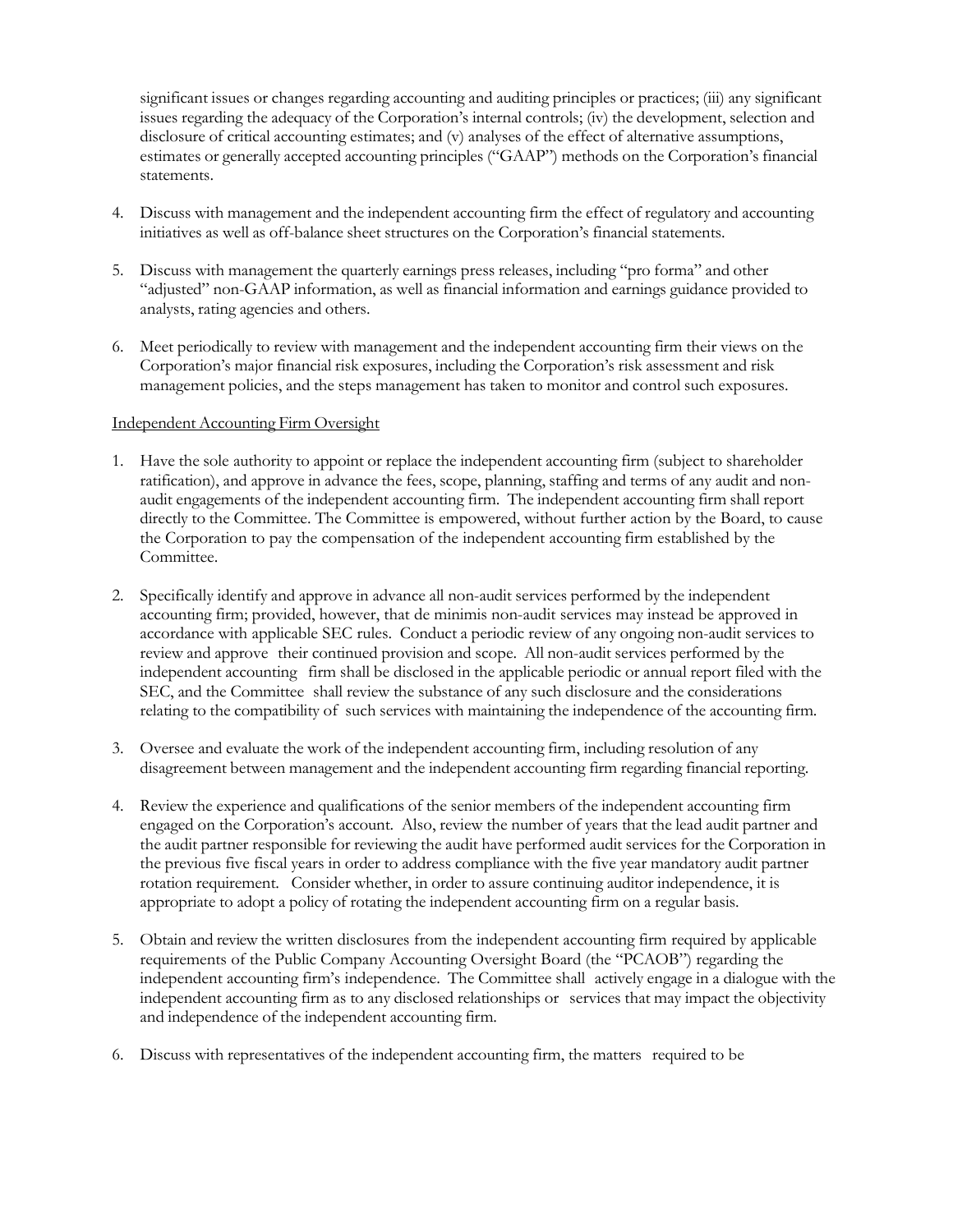communicated by the independent accounting firm to the Committee under the standards of the PCAOB, including AS 1301.

- 7. Obtain and review reports from the independent accounting firm at least annually regarding: (i) the independent accounting firm's internal quality-control procedures; (ii) any material issues raised by most recent quality-control review, or peer review, of the firm, or by any inquiry or investigation by governmental or professional authorities within the preceding five years respecting one or more independent audits carried out by the firm; (iii) any steps taken to deal with any such issues; and (iv) all relationships between the independent accounting firm and the Corporation.
- 8. Evaluate the qualifications, performance and independence of the independent accounting firm, including whether the adequacy of the independent accounting firm's quality controls and the provision of any permitted non-audit services is compatible with maintaining the independent accounting firm's independence and taking into account the opinions of management and the Corporation's General Auditor.
- 9. Review reports and other communications as appropriate from the independent accounting firm related to (i) all critical accounting policies and practices used; (ii) all alternative treatments of financial information within GAAP that have been discussed with management, ramifications of the use of such alternative disclosures and treatments, and the treatment preferred by the independent accounting firm; and (iii) other material written communications between the independent accounting firm and management, such as any management letter or schedule of unadjusted differences.
- 10. Establish and maintain clear policies regarding the hiring of employees or former employees of the independent accounting firm who were engaged on the Corporation's account.
- 11. Obtain from the independent accounting firm adequate assurances: (i) that Section 10A of the Securities Exchange Act of 1934, as amended by the Sarbanes-Oxley Act of 2002, has not been implicated; and (ii) as to the compliance with  $(g)$ ,  $(h)$ ,  $(i)$ ,  $(k)$  and  $(l)$  of Section 10A of the Securities Exchange Act of 1934, as amended by the Sarbanes-Oxley Act of 2002.
- 12. Review with the independent accounting firm any significant problems or difficulties the independent accounting firm may have encountered and any management letter provided by the independent accounting firm and the Corporation's response to that letter, including any restrictions on the scope of activities or access to required information, significant changes to the audit plan and any disagreement with management, which if not satisfactorily resolved would have affected the independent accounting firm's opinion.

## Compliance and Reporting

- 1. Engage independent counsel, accounting consultants or other advisors to advise the Committee in connection with any matter within its duties and responsibilities. The Committee is empowered, without further action by the Board, to cause the Corporation to pay the compensation of such advisors as established by the Committee.
- 2. Monitor compliance by the employees of the Corporation and any subsidiaries and controlled affiliated entities with applicable legal requirements and the Corporation's standards of business conduct policies.
- 3. Review with the Corporation's General Counsel legal matters that may materially affect the financial statements, the Corporation's compliance policies and any material reports or inquiries received from regulators or governmental agencies.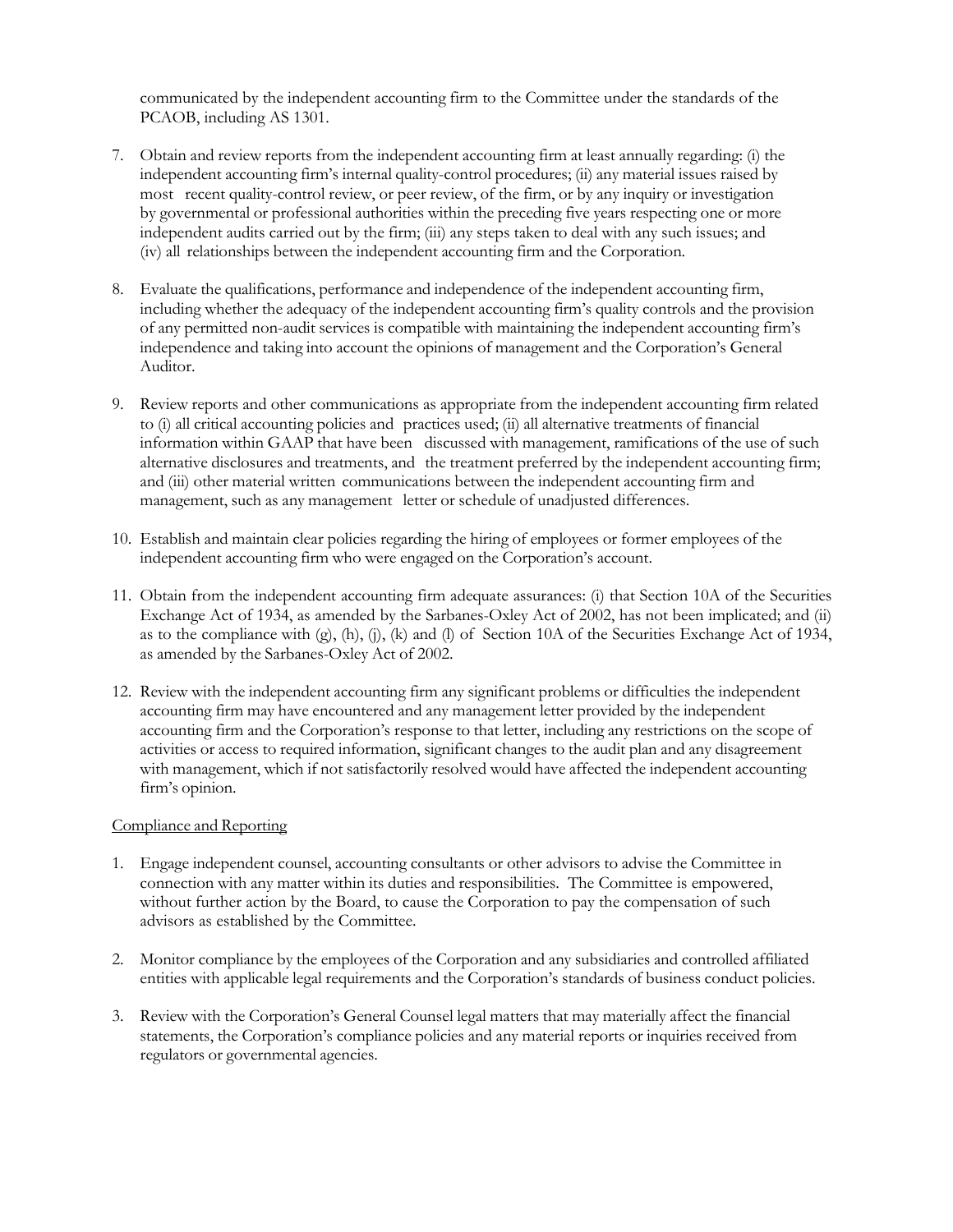- 4. Review annually, in consultation with the independent accounting firm and management, the adequacy of the Corporation's internal financial and accounting processes.
- 5. Prepare and submit, in accordance with the rules of the SEC as modified or supplemented from time to time, a written report of the Committee to be included in the Corporation's annual proxy statement for each annual meeting of the Corporation's stockholders.
- 6. Review and approve all related-party transactions of the Corporation required to be disclosed pursuant to Item 404 of Regulation S-K.

# Internal Audit Function

- 1. Review with representatives of management and the Director of Internal Audit the charter, organizational structure, budget, resource plans and activities of the internal audit function.
- 2. Conduct an annual evaluation of the effectiveness of the internal audit function.
- 3. Approve decisions regarding the appointment and removal of the Director of Internal Audit.
- 4. Meet at least quarterly with the Director of Internal Audit.

# Other

- 1. Meet at least quarterly with the Corporation's senior executive officers and the independent accounting firm in separate executive sessions.
- 2. Review any other matter brought to its attention within the scope of its duties, including any issue of significant financial misconduct.
- 3. Establish procedures for (i) the receipt, review, retention and treatment of complaints regarding accounting, internal accounting controls or auditing matters, as well as potential or suspected violations of the Corporation's Code of Business Conduct and Ethics; and (ii) the confidential or anonymous submission by employees of the Corporation of concerns regarding questionable accounting or auditing matters, and the receipt and review thereof.
- 4. Review with the Corporation's Chief Executive Officer and Chief Financial Officer, prior to their quarterly or annual report certification submission to the SEC, (i) all significant deficiencies in the design or operation of internal controls that could adversely affect the Corporation's ability to record, process, summarize and report financial data, and any material weaknesses in the Corporation's internal controls that they have identified for the Corporation's independent accounting firm; (ii) any fraud, whether or not material, that involves management or other employees who have a significant role in the Corporation's internal controls; and (iii) whether or not there were significant changes in internal controls or in other factors that could significantly affect internal controls subsequent to the date of the Chief Executive Officer's and the Chief Financial Officer's evaluation thereof, including any corrective actions with regard to significant deficiencies and material weaknesses.
- 5. Review and approve the Corporation's entry into swaps, including transactions in swaps that are subject to mandatory clearing, and to approve use of the end-user exception from clearing.
- 6. In consultation with the Corporation's management, periodically review the adequacy of the